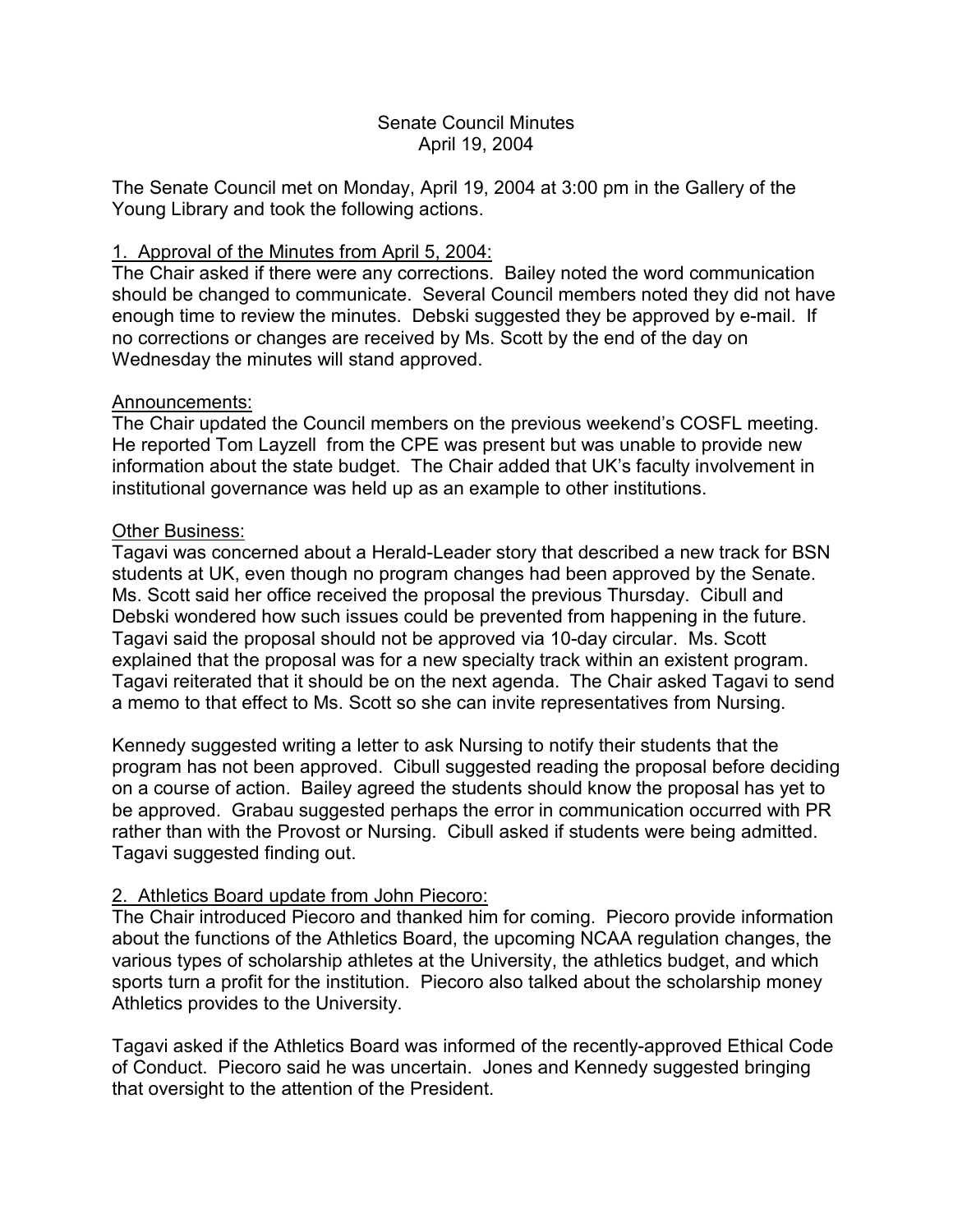Piecoro discussed the graduation rates of student athletes for students at UK and how they compared to other institutions. He explained the current NCAA progress to degree requirements and discussed how they will change. He discussed the formation of the Coalition of Intercollegiate Athletics (COIA) and its goal of increasing faculty governance in athletics departments. Piecoro thanked the Council members for their time and asked if there were any questions.

Cibull suggested Piecoro return to the Senate Council after the new NCAA regulations are enacted so he could provide an update on how UK athletics will be affected. Piecoro agreed to do so. The Chair noted the Senate will eventually need to consider whether or not UK should join COIA. Piecoro departed.

### 3. College of Health Science dean search nominees

The Chair asked for recommendations. Cibull asked that Julie Ribes be added to the list. The list of CHS nominees will be forwarded to the Provost's office with the addition of Ribes. The Chair also noted the Provost had requested nominees for the College of Public Health dean search. Cibull recommended nominating Tagavi for the CPH dean search. Tagavi agreed.

#### 4. Admissions Advisory Committee update presented by Tony Baxter:

The Chair introduced Baxter and posed the question "where do these numbers come from" in reference to the announcement that the incoming freshman class in Fall 2004 will be 4,000 students. Baxter explained that for several years the way the committee has functioned has been that the Registrar receives a target number for enrollment and the committee is then consulted to determine what percentage of the students should be automatically admitted versus those who should be drawn from the "competitive pool". Baxter reported that 91% of the freshman for Fall 2004 will be admitted because they meet the criteria for automatic admission while 9% will be selected from the competitive pool. Baxter explained that the competitive pool consists of out-of-state students who don't quite meet Kentucky's standard for high school education, some athletes and some minority students who participate in summer programs prior to their freshman year, along with a few other groups.

Tagavi asked if the changing of the criteria by the committee every year was recommended to the Administration in an advisory capacity or if the committee's action was final. Baxter replied that he did not know the answer to that question. He added that in the past the data was supplied to the Registrar who said he would report it to the Provost. Tagavi asked if the report from the committee should be routed through the Senate. Jones replied it should at least be reported to the Senate Council. Baxter replied in the past the target number for admission had been supplied by "higher level administration", but would not speculate on who specifically informed the Registrar of the target.

Jones noted the information provided by Baxter conflicted with information the Provost had provided him. Jones said the Provost thought the control of high enrollment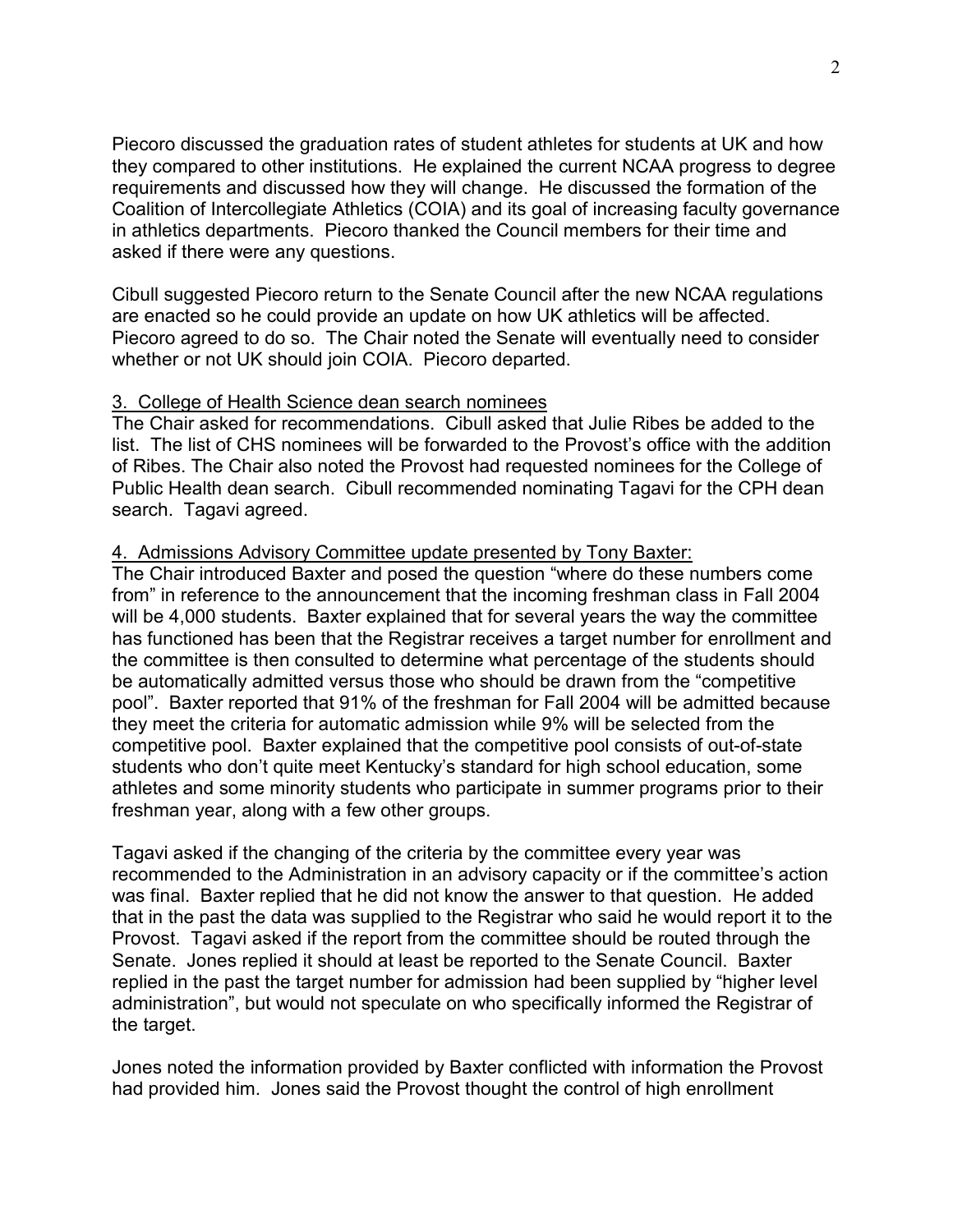numbers was within the Senate's control. Jones also reported the Provost said the Administration examined the admissions criteria established by the Senate and made a projection based on those criteria. Jones concluded by saying the Provost said the Senate could change the criteria, but warned it would result in less tuition being received and may mean deeper cuts for the colleges and programs.

Debski suggested the real question was how far the numbers were off between the projected enrollment and what the institution could accommodate. Baxter said he had never "stood up and said these numbers are too high" during a committee meeting. Cibull asked who had the authority to do so. Baxter replied that he was beginning to understand that it was within the committee's purview to do so.

Debski asked if the Registrar's projections of how many of the admitted student would attend UK were correct. Baxter replied the Registrar's calculation were very accurate. Jones noted the need for more communication between the Senate committee and the Administration. Baxter recalled there had been an initiative several years ago to examine enrollment management issues but noted not much work had been done in the area since.

Kennedy noted that with dropping state support the notion that every student costs the institution money became less true. Tagavi said he would like to see documentation to that effect. Debski agreed that she would like to see a model of how student numbers related to resources. Kennedy suggested contacting Connie Ray to see if she could provide the necessary data.

Tagavi suggested it is possible that after a certain point the extra students who were admitted ended up being a net profit in terms of their tuition dollars. Grabau agreed that Tagavi's theory might be correct. Debski noted that the cost of additional instructors to accommodate the additional students might prove the theory incorrect. Tagavi and Debski agreed they'd like to be able to review the data involved to make an informed assessment.

The Chair asked the Council members to provide him with direction on how to proceed. Yanarella suggested examining the issue during a retreat. Ms. Scott read a portion of the committee's charge (items 1, 2, and 3) as Jones requested. Yanarella suggested an honest dialogue should be established regarding the hidden qualitative costs of change student enrollment. Debski supported the idea of examining the issue during a retreat. She also suggested discussing this with the Provost once the breakfast could be rescheduled.

Bailey suggested the underlying assumption is that a smaller incoming class should be admitted and wondered what arguments might exist against asking the committee to decrease the class size. Edgerton replied that part of the answer had to do with how CPE benchmark funding works in that a part of that equation has to do with the number of full-time equivalent students at an institution.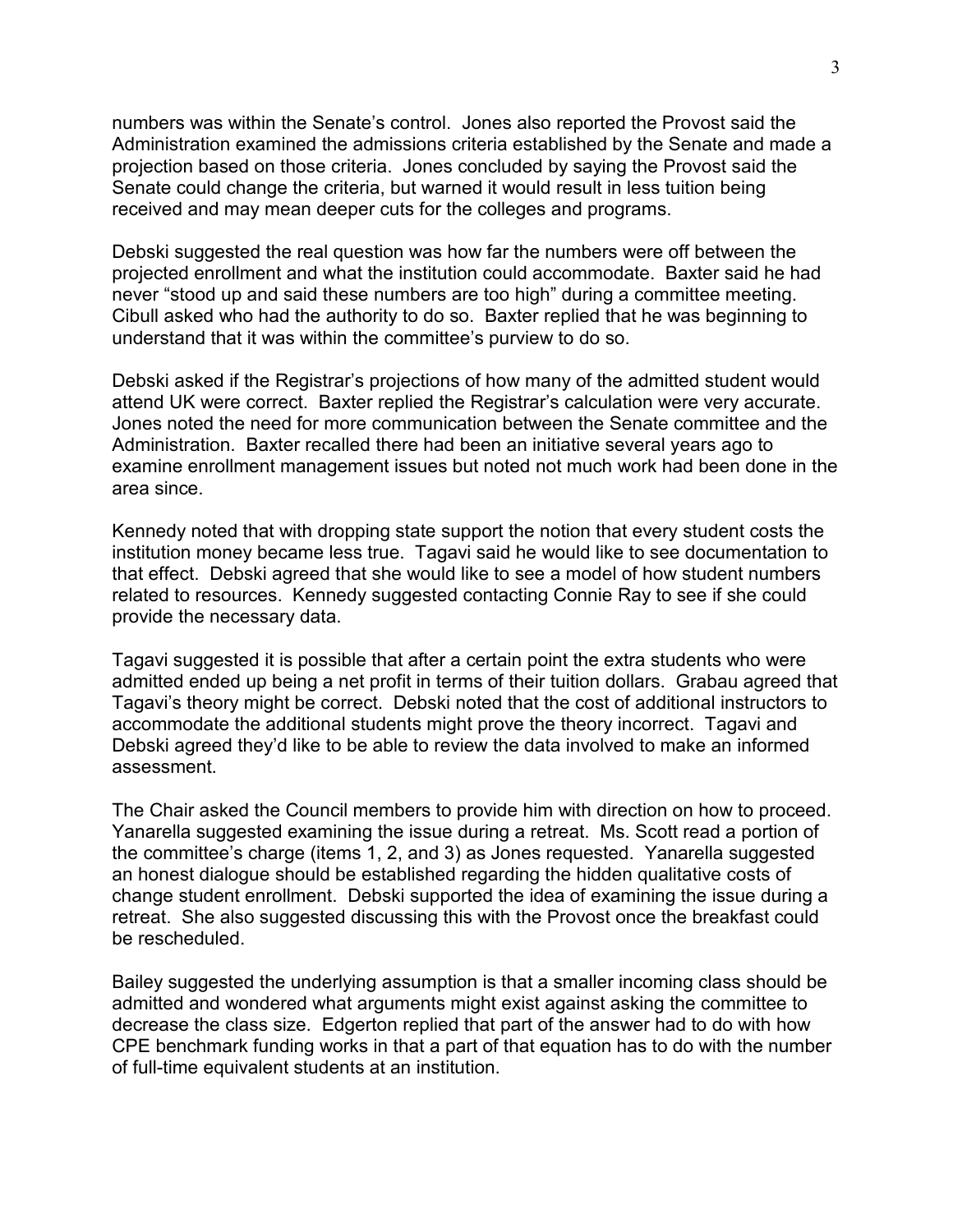Saunier agreed that more data were necessary and suggested a mathematical model could be relatively easy to produce so the Council members could get a better idea of how other variables might be affected if enrollment numbers were altered. Jones suggested each college, through their deans, should be responsible for imputing the numbers. Saunier suggested also considering the differential costs to educate students per college. Kennedy reiterated his suggested to invite Connie Ray to a meeting to discuss what data might be available.

The Chair suggested forming a small subcommittee to examine the issue. The Chair, Grabau and Yanarella volunteered. Tagavi requested to be informed when the subcommittee meets in case others would like to attend. Tagavi also suggested that the faculty should not make the whole decision and suggested a system involving more checks and balances should be in place. Tagavi suggested that deciding the number of students to admit should be the job of the administration. Jones noted one of the reasons the Registrar is on the committee is to ensure the interface between the faculty and the administration. Baxter noted the Registrar was sometimes in the position of executing the Administration's policy.

Kennedy suggested the faculty should say that student enrollment will be cut in proportion to the amount of UK's budget cuts. He asserted the position should be "You cut us 10%, we'll take 10% fewer students". Kennedy suggested that doing so would send a message to the legislature.

Baxter requested guidance about a possible time line to pursue. He noted the Registrar's Office was already under pressure to begin the admission process for Fall 2005. Baxter suggested increasing the percentage of students admitted from the competitive pool to allow the faculty more control over the final number of students admitted. The Chair asked if the Council would consider waiving, on behalf of the Senate, the Senate Rule stating that at least 90% of those admitted would meet the selective admissions criteria. Tagavi spoke against the idea, noting this issue is not urgent enough to waive a rule on behalf of the Senate.

The Chair asked Baxter if he would be willing to attend the subcommittee meeting with Connie Ray. Baxter agreed. The Chair will contact Ray in advance of the meeting to explain the situation. Jones asked if the intention was to gather information in time to influence this year's admission decisions. The Chair asked Baxter if there was time to gather information for the Fall 2005 decision, if the subcommittee was able to produce something substantive. Baxter replied there was still a small window of time for the Fall 2005 decision. Tagavi suggested trying to analyze the situation for Fall 2006, noting "it may be not fair to suspend this and not let the Administration do what they've been doing for years". Debski noted nothing was being suspended and asked what harm there was in providing the committee with additional information.

The Chair thanked Baxter. Ms. Scott will arrange the meeting with Connie Ray.

There being no further business, the meeting adjourned at 5:15.